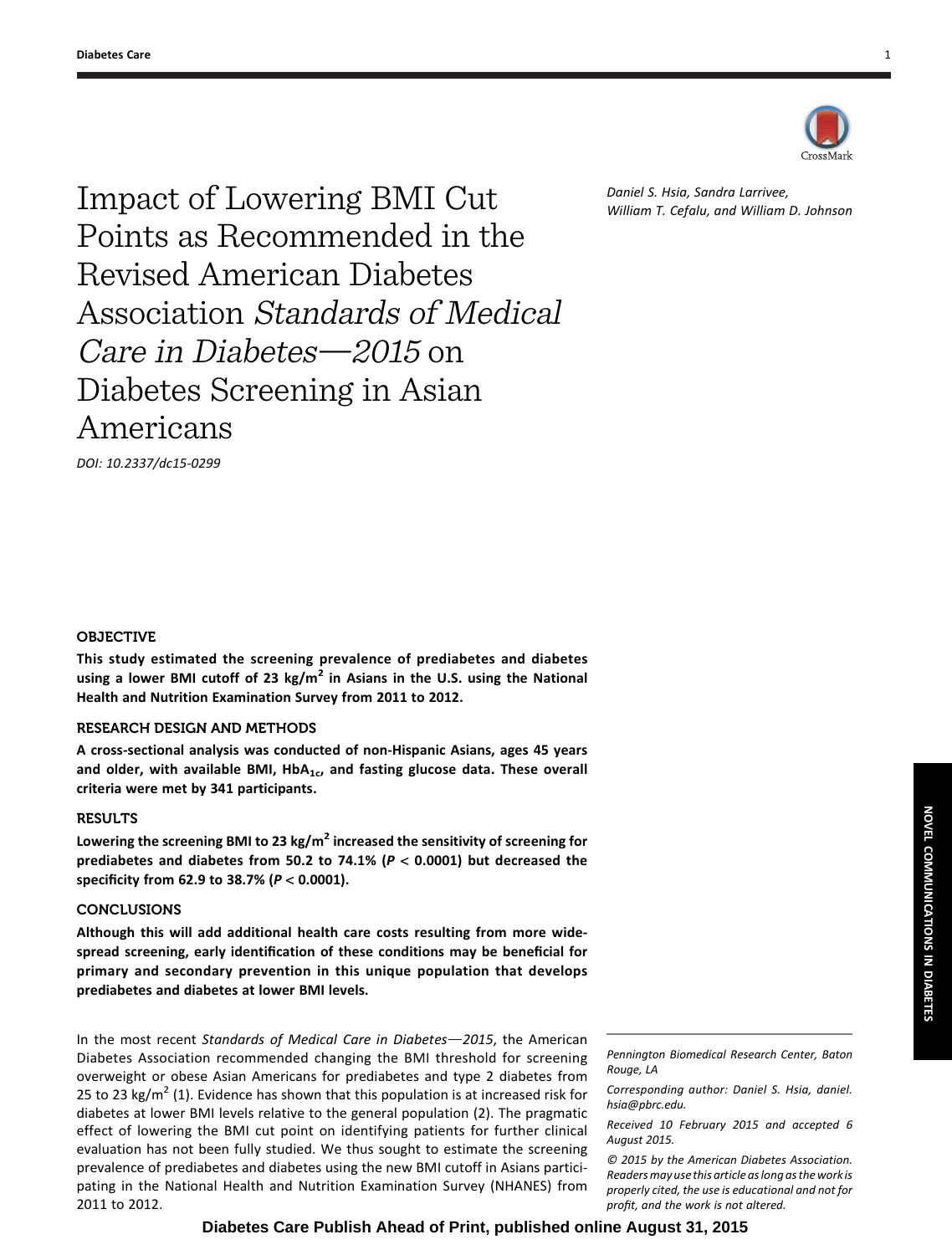### RESEARCH DESIGN AND METHODS

The NHANES is an ongoing series of sample surveys designed to collect nationally representative data from the noninstitutionalized U.S. population. The surveys are conducted in 2-year cycles, and we used data from 2011 to 2012 because this cycle used oversampling of non-Hispanic Asians to increase the reliability of estimates pertaining to that segment of the population. NHANES assigns a sampling weight to each participant in a 2-year cycle of data to account for the complex survey design and provide appropriate estimates of specific population parameters of interest.

During our analysis, we used statistical software to code each participant's prediabetes (or diabetes) status as 1 if the participant was determined to have prediabetes (or diabetes) and as 0 if not. Prevalence of prediabetes and diabetes expressed as a percentage was calculated as the weighted average of the 1s and 0s. In a specific subset of participants, weights used in a given calculation were adjusted by dividing the original sampling weights by the sum of the sampling weights for the subset. Thus, assuming nonresponse occurs completely at random, the weighted average appropriately adjusts calculated estimates for oversampling of the U.S. Asian population, survey nonresponse, and poststratification.

Laboratory data were collected on a subsample of 3,239 from 9,756 participants. Ethnicity was self-reported, and we focused on a subset of people aged 45 years and older with available BMI,  $HbA_{1c}$ , and fasting glucose classified in the non-Hispanic Asian group. People were considered to have diabetes if their fasting glucose was  $\geq$ 126 mg/dL (7.0 mmol/L) or their HbA<sub>1c</sub> was  $\geq$ 6.5% (48 mmol/mol) and were considered to have prediabetes if their fasting glucose was 100–125 mg/dL (5.6–6.9 mmol/L) or their HbA<sub>1c</sub> was 5.7– 6.4% (39–46 mmol/mol) inclusive (3).

Prevalence, sensitivity, specificity, positive predictive value, and negative predictive value were assessed using a BMI cutoff of 23 and 25  $\text{kg/m}^2$ . Rao-Scott  $\chi^2$  tests were used to compare prevalence. Sensitivity and specificity were compared with the McNemar test. Statistical analyses were performed using SAS 9.4 software (SAS Institute, Inc., Cary, NC). P values  $<$  0.05 were considered statistically significant. Given that

we used publicly available de-identified data for all analyses, our study did not meet the definition of human subject research based on guidelines provided by our institution's institutional review board.

# RESULTS

The NHANES 2011–2012 evaluation consisted of 9,756 participants, of which 1,282 (13.1%) were identified as non-Hispanic Asian. From this demographic group, 341 participants were reported to be aged 45 years and older and had available BMI, Hb $A_{1c}$ , and fasting glucose data. The population estimates were based on these 341 participants.

When the population was divided into BMI cohorts, 69.4% had a BMI  $\geq$ 23 kg/m<sup>2</sup>. The combined estimated prevalence of prediabetes and diabetes in the population was 63.4% (Table 1). In the lower-BMI cohort  $(<$  23 kg/m<sup>2</sup>), 53.7% had prediabetes or diabetes as identified with standard testing. Moreover, lowering the screening BMI to 23 kg/ $m<sup>2</sup>$  increased the sensitivity of screening for prediabetes and diabetes from 50.2 to 74.1% ( $P <$ 0.0001) but decreased the specificity from 62.9 to 38.7% ( $P < 0.0001$ ). The prevalence of prediabetes was double the prevalence of diabetes (42.5% vs. 20.9%), as summarized in Table 1. The difference in the prevalence of prediabetes was not significantly different between cohorts with a BMI  $<$ 23 kg/m<sup>2</sup> or  $\geq$ 23 kg/m<sup>2</sup> (40.6% vs. 43.4%, P = 0.6739). However, the difference in the prevalence of diabetes between these two BMI cohorts was statistically significant (13.1% vs. 24.3%,  $P = 0.0052$ ).

## CONCLUSIONS

Since 1993, the World Health Organization has recommended standard BMI cut points of 25–29.9 kg/ $m^2$  to be classified as overweight and  $\geq$ 30 kg/m<sup>2</sup> to be classified as obese (4). However, as reported, Asians tend to have a consistently lower BMI than whites after controlling for age, sex, and body fat (5). Asians are also more likely to have a higher percentage of body fat at a lower BMI and waist circumference compared with Europeans, potentially leading to a higher prevalence of cardiovascular disease risk factors at a relatively lower BMI (6). Thus, conventional BMI cut points do not portend similar prevalences of obesity-related comorbidities, such as type 2 diabetes, hypertension, and hyperlipidemia, in all ethnicities (7). As an example, our data showed that the prevalence of prediabetes was similar in both cohorts with a BMI  $<$ 23 or  $\geq$ 23 kg/m<sup>2</sup>, suggesting that BMI alone may not be a good predictor of prediabetes. In 2002, the World Health Organization proposed lowering BMI cut points in Asians, categorizing 23-27.5 kg/ $m^2$  as overweight and BMI  $\geq$ 27.5 kg/m<sup>2</sup> as obese (8).

Until recently, however, these lower cut points have not been recommended in screening guidelines for clinical use. By lowering the BMI cut point to 23  $\text{kg/m}^2$ , the sensitivity of screening for prediabetes and diabetes increased by nearly 25%, identifying more people with these conditions. However, the specificity of screening declined, likely due at least in part to the similarity in the prevalence of prediabetes in the cohort with BMI  $<$ 23 kg/m<sup>2</sup> and the cohort with BMI  $\geq$ 23 kg/m<sup>2</sup>.

Data from the 2009 California Health Interview Survey showed that the prevalence of overweight/obesity in Asian Americans was as high, and in some subgroups higher, than other ethnicities surveyed and that the prevalence of diabetes in the BMI 23-24.9 kg/ $m^2$  category was higher in the Vietnamese, Korean, Filipino, and South Asian groups compared with non-Hispanic whites (5).

Table 1—Estimated population prevalence of prediabetes and diabetes by BMI cutoff in Asian Americans aged 45 years or older

|                         |                                                                         | BMI ( $\text{kg/m}^2$ ) |      |      |      |
|-------------------------|-------------------------------------------------------------------------|-------------------------|------|------|------|
|                         | Asian Americans $\geq$ 45 years old $\leq$ 23 23–25 $\geq$ 25 $\geq$ 23 |                         |      |      |      |
| Combined prevalence (%) | 63.4                                                                    | 53.7                    | 63.2 | 70.0 | 67.7 |
| Prediabetes (%)         | 42.5                                                                    | 40.6                    | 38.8 | 45.8 | 43.4 |
| Diabetes (%)            | 20.9                                                                    | 13.1                    | 24.4 | 24.2 | 24.3 |

The data summarize the estimated prevalence of prediabetes and diabetes for Asian Americans aged  $\geq$ 45 years participating in the NHANES 2011–2012 with available diagnostic laboratory values.